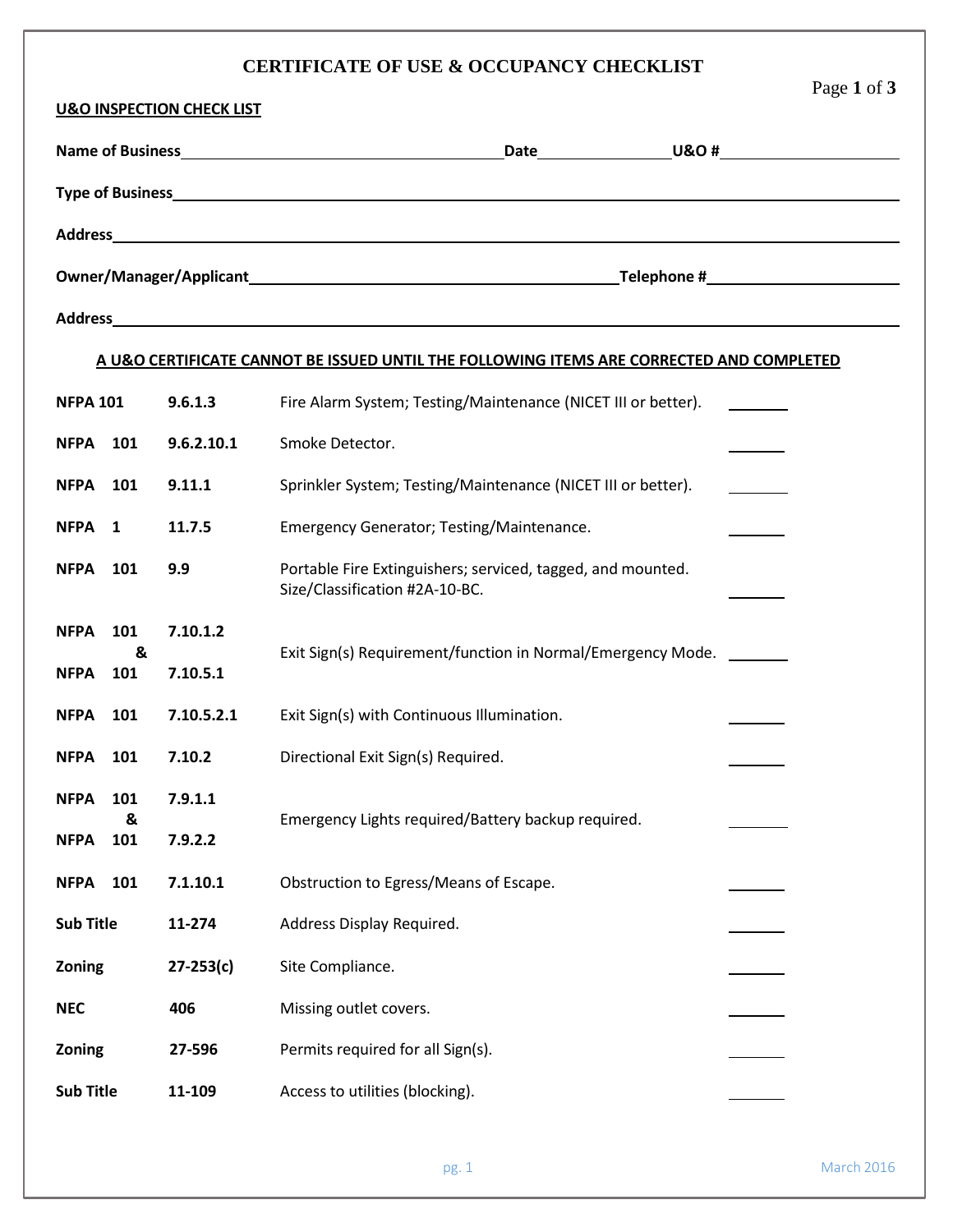## **CERTIFICATE OF USE & OCCUPANCY CHECK LIST**

| <b>NFPA</b>                | 101          | 8.3.3.7                  |                                                                                                                |  | -0 |
|----------------------------|--------------|--------------------------|----------------------------------------------------------------------------------------------------------------|--|----|
|                            | &            |                          | Wire Glass and Fire Door Required.                                                                             |  |    |
| <b>NFPA</b>                | 101          | 8.3.3.1                  |                                                                                                                |  |    |
| <b>NFPA</b>                | 101          | 7.2.1.8.1                | Self Closing Device/Fire Door Required.                                                                        |  |    |
| <b>NFPA</b><br><b>NFPA</b> | 101<br>101   | 7.2.1.5.1 &<br>7.2.1.5.2 | Locks/Latches.                                                                                                 |  |    |
| <b>NFPA</b>                | 101          | 7.2.1.5.5.1              | "This door remains unlocked" Sign.                                                                             |  |    |
| <b>NFPA</b>                | 101          | $7.2.1.7.1$ (.2)         | Panic Hardware installation.                                                                                   |  |    |
| <b>NFPA</b>                | 101          | 6.1.14.4.1               | Separation between occupancies required.                                                                       |  |    |
| <b>IBC</b>                 |              | Table 509                | Boiler & furnace rooms-1 hour Fire rated wall or sprinkler head.                                               |  |    |
| <b>NFPA</b>                | 1            | 3.3.174                  | Special Hazard (MSDS Listing required).                                                                        |  |    |
| <b>NFPA</b>                | $\mathbf{1}$ | 63.3.1.9.5               | Securing Compressed Gas Cylinders.                                                                             |  |    |
| Zoning                     |              | 27-593                   | Sign not permitted.                                                                                            |  |    |
| <b>NFPA</b>                | 1            | 11.1.5, &<br>11.1.5.6    | Extension cords/power strips are for temporary use only.                                                       |  |    |
| <b>Sub Title</b>           |              | 11-161                   | Abatement of dangerous conditions.                                                                             |  |    |
| P.G. Subtitle 9            |              |                          | Electric Permit required for all electrical work. IBC                                                          |  |    |
| <b>IBC</b>                 |              | Sec. 105.1               | Plumbing Permit required for plumbing work. IBC                                                                |  |    |
| <b>IBC</b>                 |              | Sec. 105.1               | Mechanical Permit required for mechanical work. IBC                                                            |  |    |
| <b>IBC</b>                 |              | Sec. 105.1               | Obtain a permit for interior construction. IBC                                                                 |  |    |
| Zoning                     |              | $27 - 253(c)$            | Remove items not associated with the nature of the business.                                                   |  |    |
| <b>Zoning</b>              |              | $27 - 253(a) (1)$        | Each individual occupant must obtain a separate Use and<br>Occupancy Certificate.                              |  |    |
| PM                         |              | 13-233                   | Property Maintenance - Apartment Rental License                                                                |  |    |
| NFPA 101                   |              | 9.2.3                    | Kitchen suppression system. Health Department inspection                                                       |  |    |
| <b>CSD/HD</b>              |              | <b>CSD/HD</b>            | Health Department inspection required for ALL food preparation,<br>Sales and storage facilities.               |  |    |
| Subtitle 11                |              | <b>MOU 5.2.3</b>         | Fire Department inspection required for child/day care,                                                        |  |    |
|                            |              | $811 - 159$              | assisted/congregate facilities, schools, institutions,<br>liquor establishments, and all assembly occupancies. |  |    |
|                            |              |                          |                                                                                                                |  |    |

Ass